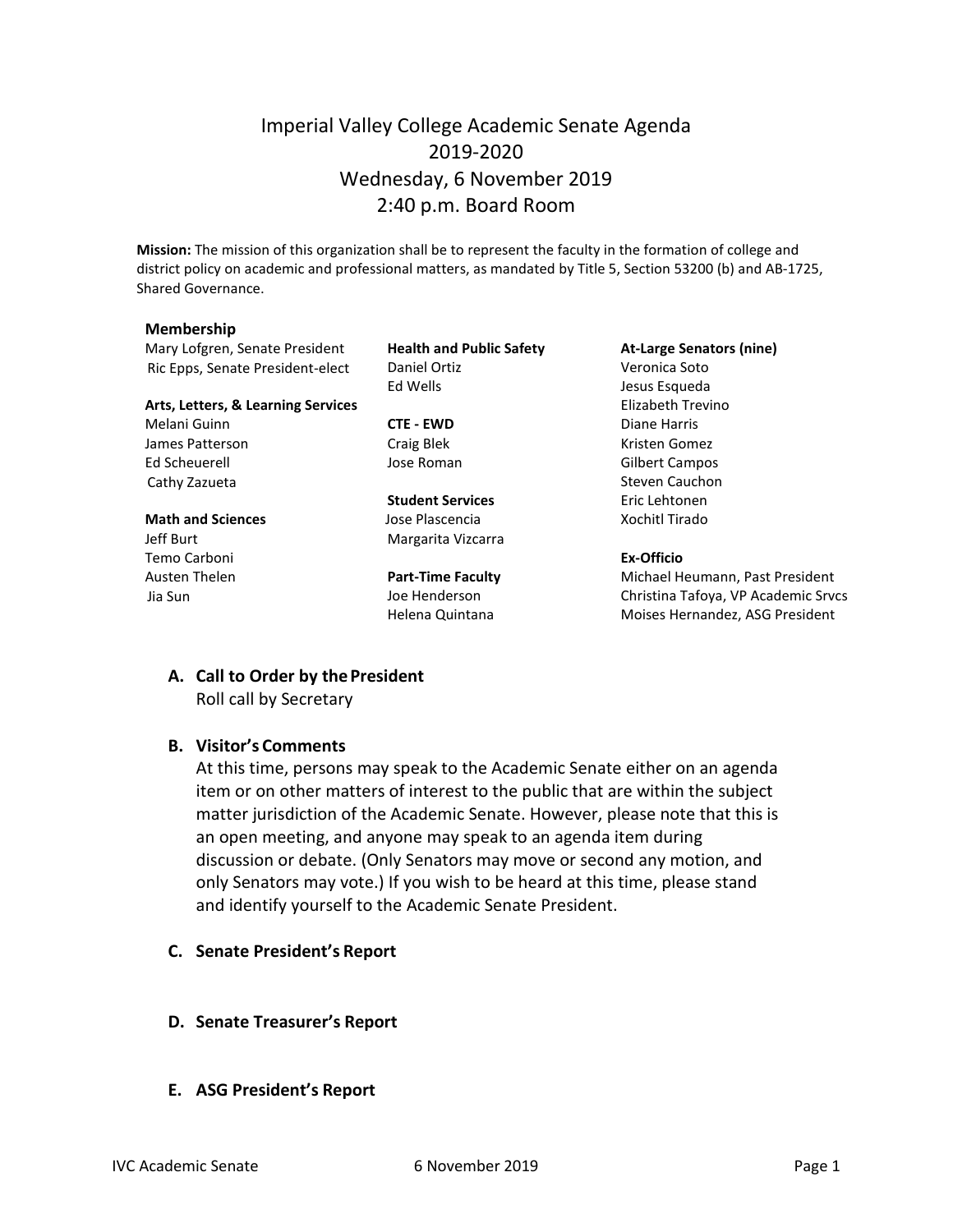#### **E. Presentation**

- 1. AP 3900 Speech: Time, Place, and Manner Lennor Johnson
- 2. Welcome and Equity Center Lennor Johnson

#### **F. Consent Agenda**

1. Approval of Academic Senate minutes for 16 October 2019

#### **G. Action Items**

- 1. Approve updates to AP 3900 Speech: Time, Place, and Manner
- 2. Adoption of the OEI rubric to replace IVC-developed rubric effective Spring 2020
- 3. Adoption of the DE Committee recommended [Petition](https://forms.imperial.edu/view.php?id=416587) for @ONE Coursework Equivalency
- 4. Policies & Procedures for Web-Enhanced Classes
- 5. Approval of updates to Standing Committees section of the Academic Senate bylaws

#### **H. Discussion**

- 1. AP 4260 Prerequisites and Co-requisites / College Catalog Challenge Process – Mary Lofgren & Ric Epps
- 2. Institution-Set Standards: Course Completion Rate James Patterson & Jose Carrillo

| 2014 goal: 86%          | Outcome: 86% |
|-------------------------|--------------|
| 2015 goal: 86%          | Outcome: 87% |
| 2016 goal: 86%          | Outcome: 90% |
| 2017 goal: 86%          | Outcome: 91% |
| 2018 goal: 86%          | Outcome: 90% |
| 2019 floor goal?        |              |
| 2019 aspirational goal? |              |

### **I. Reports**

- 1. Curriculum
- 2. Pathways to Student Success
- 3. Budget & Fiscal Planning